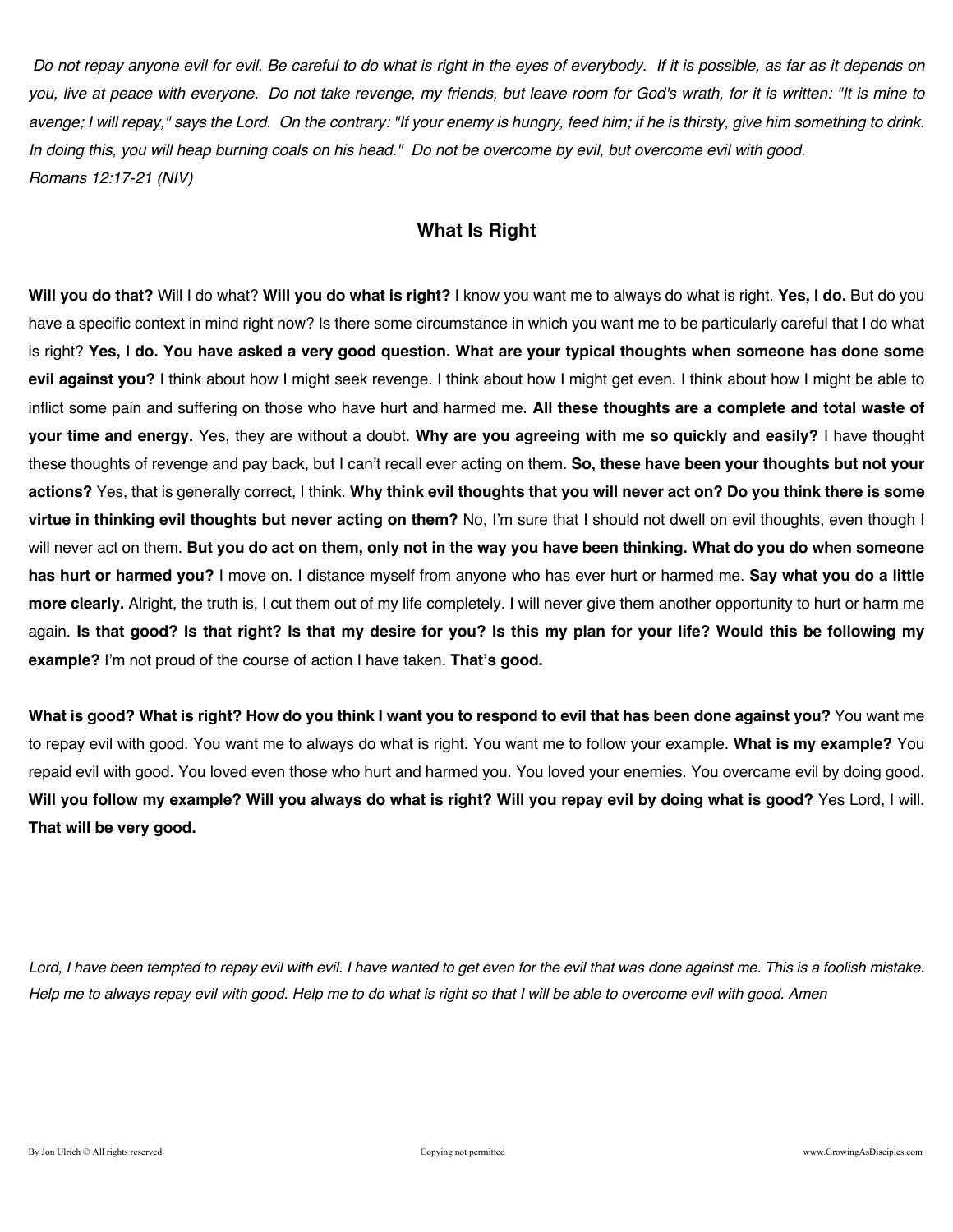### **Promises** *Overcome Evil With Good*

Do not repay anyone evil for evil. Be careful to do what is right in the eyes of everybody. If it is possible, as far as it depends on you, live at peace with everyone. Do not take revenge, my friends, but leave room for God's wrath, for it is written: "It is mine to avenge; I will repay," says the Lord. On the contrary: "If your enemy is hungry, feed him; if he is thirsty, give him something to drink. In doing this, you will heap burning coals on his head." Do not be overcome by evil, but overcome evil with good.

NIV Romans 12:17-21

### **Promises** *Conqueror Evil By Doing Good*

Never pay back evil with more evil. Do things in such a way that everyone can see you are honorable. Do all that you can to live in peace with everyone. Dear friends, never take revenge. Leave that to the righteous anger of God. For the Scriptures say, "I will take revenge; I will pay them back," says the LORD. Instead, "If your enemies are hungry, feed them. If they are thirsty, give them something to drink. In doing this, you will heap burning coals of shame on their heads." Don't let evil conquer you, but conquer evil by doing good.

NLT Romans 12:17-21

### **Promises** *Overcome Evil With Good*

Do not repay anyone evil for evil, but take thought for what is noble in the sight of all. If it is possible, so far as it depends on you, live peaceably with all. Beloved, never avenge yourselves, but leave room for the wrath of God; for it is written, "Vengeance is mine, I will repay, says the Lord." No, "if your enemies are hungry, feed them; if they are thirsty, give them something to drink; for by doing this you will heap burning coals on their heads." Do not be overcome by evil, but overcome evil with good.

NRSVRomans 12:17-21

### **Promises** *Overcome Evil With Good*

Repay no one evil for evil, but take thought for what is honest *and* proper *and* noble [aiming to be above reproach] in the sight of everyone. If possible, as far as it depends on you, live at peace with everyone. Beloved, never avenge yourselves, but leave the way open for [God's] wrath; for it is written, Vengeance is Mine, I will repay (requite), says the Lord. But if your enemy is hungry, feed him; if he is thirsty, give him drink; for by so doing you will heap burning coals upon his head. Do not let yourself be overcome by evil, but overcome (master) evil with good.

AMPRomans 12:17-21

### **Promises** *Overcome Evil With Good*

Never pay back evil for evil to anyone. Respect what is right in the sight of all men. If possible, so far as it depends on you, be at peace with all men. Never take your own revenge, beloved, but leave room for the wrath *of God,* for it is written, "VENGEANCE IS MINE, I WILL REPAY," says the Lord. "BUT IF YOUR ENEMY IS HUNGRY, FEED HIM, AND IF HE IS THIRSTY, GIVE HIM A DRINK; FOR IN SO DOING YOU WILL HEAP BURNING COALS ON HIS HEAD." Do not be overcome by evil, but overcome evil with good.

NASBRomans 12:17-21

**Promises** *Overcome Evil With Good*

Repay no one evil for evil, but give thought to do what is honorable in the sight of all. If possible, so far as it depends on you, live peaceably with all. Beloved, never avenge yourselves, but leave it to the wrath of God, for it is written, "Vengeance is mine, I will repay, says the Lord." To the contrary, "if your enemy is hungry, feed him; if he is thirsty, give him something to drink; for by so doing you will heap burning coals on his head." Do not be overcome by evil, but overcome evil with good.

ESVRomans 12:17-21

**Promises** *Overcome Evil With Good*

Repay no one evil for evil. Have regard for good things in the sight of all men. If it is possible, as much as depends on you, live peaceably with all men. Beloved, do not avenge yourselves, but *rather* give place to wrath; for it is written, *"Vengeance is Mine, I will repay,"* says the Lord. Therefore *"If your enemy is hungry, feed him; If he is thirsty, give him a drink; For in so doing you will heap coals of fire on his head."* Do not be overcome by evil, but overcome evil with good.

NKJVRomans 12:17-21

## **Promises** *Get The Best Of Evil By Doing Good*

Don't hit back; discover beauty in everyone. If you've got it in you, get along with everybody. Don't insist on getting even; that's not for you to do. "I'll do the judging," says God. "I'll take care of it." Our Scriptures tell us that if you see your enemy hungry, go buy that person lunch, or if he's thirsty, get him a drink. Your generosity will surprise him with goodness. Don't let evil get the best of you; get the best of evil by doing good.

MSGRomans 12:17-21

 **Promises** *Conquer Evil By Doing Good*

Never pay back evil for evil. Do things in such a way that everyone can see you are honest clear through. Don't quarrel with anyone. Be at peace with everyone, just as much as possible. Dear friends, never avenge yourselves. Leave that to God, for he has said that he will repay those who deserve it. [Don't take the law into your own hands.] Instead, feed your enemy if he is hungry. If he is thirsty give him something to drink and you will be "heaping coals of fire on his head." In other words, he will feel ashamed of himself for what he has done to you. Don't let evil get the upper hand, but conquer evil by doing good.

TLBRomans 12:17-21

**Promises** *Defeat Evil By Doing Good*

If someone does wrong to you, do not pay him back by doing wrong to him. Try to do what everyone thinks is right. Do your best to live in peace with everyone. My friends, do not try to punish others when they wrong you, but wait for God to punish them with his anger. It is written: "I will punish those who do wrong; I will repay them," says the Lord. But you should do this: "If your enemy is hungry, feed him; if he is thirsty, give him a drink. Doing this will be like pouring burning coals on his head." Do not let evil defeat you, but defeat evil by doing good.

NCVRomans 12:17-21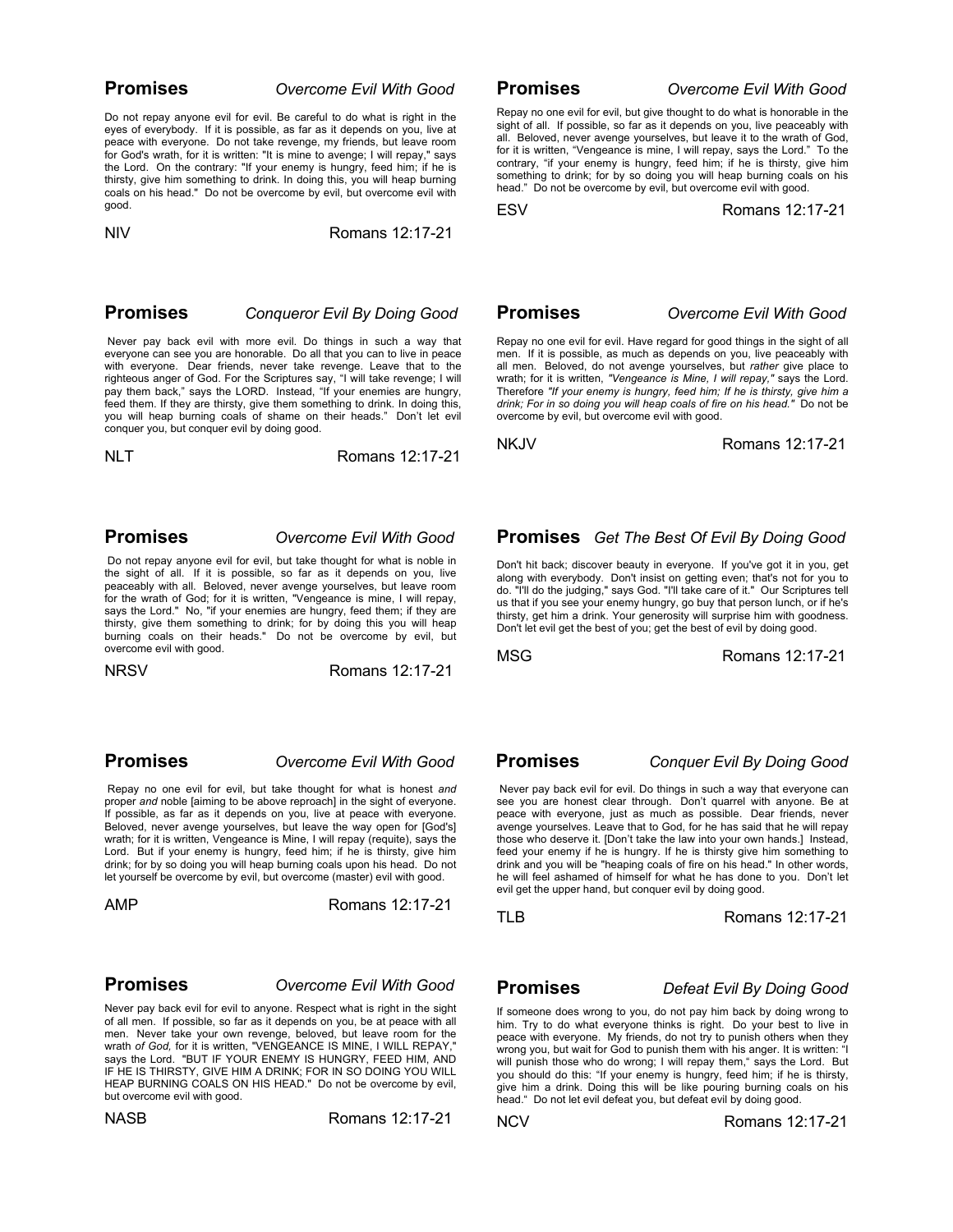# **Overcome Evil With Good** Year Week Day Date

# **Promises** – Romans 12:17-21 **In Context:** *Read Romans 12*

# **Begin With Prayer:** *Here I am Lord. I Am Listening.*

## **Meditating On God's Word:** *(What is God speaking to your heart?)*

Do not repay anyone evil for evil. Be careful to do what is right in the eyes of everybody. If it is possible, as far as it depends on you, live at peace with everyone. Do not take revenge, my friends, but leave room for God's wrath, for it is written: "It is mine to avenge; I will repay," says the Lord. On the contrary: "If your enemy is hungry, feed him; if he is thirsty, give him something to drink. In doing this, you will heap burning coals on his head." Do not be overcome by evil, but overcome evil with good. Romans 12:17-21 (NIV)

## **Considering The Words***: (What words speak to your heart?)*

Do not repay anyone | evil for evil. | Be careful to | do what is right | in the eyes | of everybody. | If it is possible, | as far as it | depends on you, | live at peace | with everyone. | Do not take revenge, | my friends, | but leave room | for God's wrath, | for it is written: | "It is mine to avenge; | I will repay," says the Lord. | On the contrary: | "If your enemy is hungry, | feed him; | if he is thirsty, | give him something to drink. | In doing this, | you will heap burning coals | on his head." | Do not be overcome by evil, | but overcome evil | with good. Romans 12:17-21 (NIV)

 $\_$  , and the contribution of the contribution of  $\mathcal{L}$  , and  $\mathcal{L}$  , and  $\mathcal{L}$  , and  $\mathcal{L}$  , and  $\mathcal{L}$  , and  $\mathcal{L}$  , and  $\mathcal{L}$  , and  $\mathcal{L}$  , and  $\mathcal{L}$  , and  $\mathcal{L}$  , and  $\mathcal{L}$  , and  $\mathcal{L$ \_\_\_\_\_\_\_\_\_\_\_\_\_\_\_\_\_\_\_\_\_\_\_\_\_\_\_\_\_\_\_\_\_\_\_\_\_\_\_\_\_\_\_\_\_\_\_\_\_\_\_\_\_\_\_\_\_\_\_\_\_\_\_\_\_\_\_\_\_\_\_

### **Praying The Scripture:** *(What prayer from your heart will you write?)*

Lord, I have been tempted to repay evil with evil. I have wanted to get even for the evil that was done against me. This is a foolish mistake. Help me to always repay evil with good. Help me to do what is right so that I will be able to overcome evil with good. Amen  $\_$  . The contribution of the contribution of  $\mathcal{L}_1$  ,  $\mathcal{L}_2$  ,  $\mathcal{L}_3$  ,  $\mathcal{L}_4$  ,  $\mathcal{L}_5$  ,  $\mathcal{L}_6$  ,  $\mathcal{L}_7$  ,  $\mathcal{L}_8$  ,  $\mathcal{L}_9$  ,  $\mathcal{L}_1$  ,  $\mathcal{L}_2$  ,  $\mathcal{L}_3$  ,  $\mathcal{L}_5$  ,  $\mathcal{L}_6$  ,  $\mathcal{L}_$ 

 $\_$  , and the set of the set of the set of the set of the set of the set of the set of the set of the set of the set of the set of the set of the set of the set of the set of the set of the set of the set of the set of th

 $\_$  , and the contribution of the contribution of  $\mathcal{L}$  , and  $\mathcal{L}$  , and  $\mathcal{L}$  , and  $\mathcal{L}$  , and  $\mathcal{L}$  , and  $\mathcal{L}$  , and  $\mathcal{L}$  , and  $\mathcal{L}$  , and  $\mathcal{L}$  , and  $\mathcal{L}$  , and  $\mathcal{L}$  , and  $\mathcal{L$  $\_$  , and the set of the set of the set of the set of the set of the set of the set of the set of the set of the set of the set of the set of the set of the set of the set of the set of the set of the set of the set of th  $\_$  , and the contribution of the contribution of  $\mathcal{L}$  , and  $\mathcal{L}$  , and  $\mathcal{L}$  , and  $\mathcal{L}$  , and  $\mathcal{L}$  , and  $\mathcal{L}$  , and  $\mathcal{L}$  , and  $\mathcal{L}$  , and  $\mathcal{L}$  , and  $\mathcal{L}$  , and  $\mathcal{L}$  , and  $\mathcal{L$ \_\_\_\_\_\_\_\_\_\_\_\_\_\_\_\_\_\_\_\_\_\_\_\_\_\_\_\_\_\_\_\_\_\_\_\_\_\_\_\_\_\_\_\_\_\_\_\_\_\_\_\_\_\_\_\_\_\_\_\_\_\_\_\_\_\_\_\_\_\_\_ \_\_\_\_\_\_\_\_\_\_\_\_\_\_\_\_\_\_\_\_\_\_\_\_\_\_\_\_\_\_\_\_\_\_\_\_\_\_\_\_\_\_\_\_\_\_\_\_\_\_\_\_\_\_\_\_\_\_\_\_\_\_\_\_\_\_\_\_\_\_\_

\_\_\_\_\_\_\_\_\_\_\_\_\_\_\_\_\_\_\_\_\_\_\_\_\_\_\_\_\_\_\_\_\_\_\_\_\_\_\_\_\_\_\_\_\_\_\_\_\_\_\_\_\_\_\_\_\_\_\_\_\_\_\_\_\_\_\_\_\_\_\_

\_\_\_\_\_\_\_\_\_\_\_\_\_\_\_\_\_\_\_\_\_\_\_\_\_\_\_\_\_\_\_\_\_\_\_\_\_\_\_\_\_\_\_\_\_\_\_\_\_\_\_\_\_\_\_\_\_\_\_\_\_\_\_\_\_\_\_\_\_\_\_

\_\_\_\_\_\_\_\_\_\_\_\_\_\_\_\_\_\_\_\_\_\_\_\_\_\_\_\_\_\_\_\_\_\_\_\_\_\_\_\_\_\_\_\_\_\_\_\_\_\_\_\_\_\_\_\_\_\_\_\_\_\_\_\_\_\_\_\_\_\_\_

## **What It Means:** *(What questions speak to your heart?) (Suggested questions for small group discussion are in bold)*

When have you been tempted to repay evil with evil for what has been done to you?

Why will you never find any satisfaction by repaying evil with evil?

Why would repaying evil for evil be a sign that you have been overcome by evil?

### **How have you been a bright witness for Christ in the world by repaying evil with good? How are you making certain that you follow Christ's example of repaying evil with good?**

**How has the Lord helped you to do what is right by repaying evil with good?**

How has your life born fruit for the kingdom of God because you repaid evil with good?

# **Living It Out:** *(What action step is God guiding your heart to take?)*

Do what is right so that you will be able to overcome evil with good.

### **Seeing It Happen:** *(What are you trusting God for in your heart?)*

Have faith that the Lord will help you to overcome evil by doing what is right.

# **Get Ready To Share:** *(What can you share with others from your heart?)*

Share with another person or your small group doing what is right has made you able to overcome evil.

# **Close With Prayer:** *Quiet Yourself Before The Lord*

*Pause And Offer Prayers Of… With An Attitude Of Faith Listen To What The Lord Wants To Say To You*

Adoration… \_\_\_\_\_\_\_\_\_\_\_\_\_\_\_\_\_\_\_\_\_\_\_\_\_\_\_\_\_\_\_\_\_\_\_\_\_\_\_\_\_\_\_\_\_\_\_\_\_\_\_\_\_\_\_\_\_\_\_\_\_\_\_\_\_\_\_\_\_\_\_\_\_\_\_\_\_\_\_ Thanksgiving... Confession... \_\_\_\_\_\_\_\_\_\_\_\_\_\_\_\_\_\_\_\_\_\_\_\_\_\_\_\_\_\_\_\_\_\_\_\_\_\_\_\_\_\_\_\_\_\_\_\_\_\_\_\_\_\_\_\_\_\_\_\_\_\_\_\_\_\_\_\_\_\_\_\_\_\_\_\_\_\_\_ Intercession... \_\_\_\_\_\_\_\_\_\_\_\_\_\_\_\_\_\_\_\_\_\_\_\_\_\_\_\_\_\_\_\_\_\_\_\_\_\_\_\_\_\_\_\_\_\_\_\_\_\_\_\_\_\_\_\_\_\_\_\_\_\_\_\_\_\_\_\_\_\_\_\_\_\_\_\_\_\_\_ Petition… \_\_\_\_\_\_\_\_\_\_\_\_\_\_\_\_\_\_\_\_\_\_\_\_\_\_\_\_\_\_\_\_\_\_\_\_\_\_\_\_\_\_\_\_\_\_\_\_\_\_\_\_\_\_\_\_\_\_\_\_\_\_\_\_\_\_\_\_\_\_\_\_\_\_\_\_\_\_\_

By Jon Ulrich © All rights reserved compared Copying not permitted www.GrowingAsDisciples.com